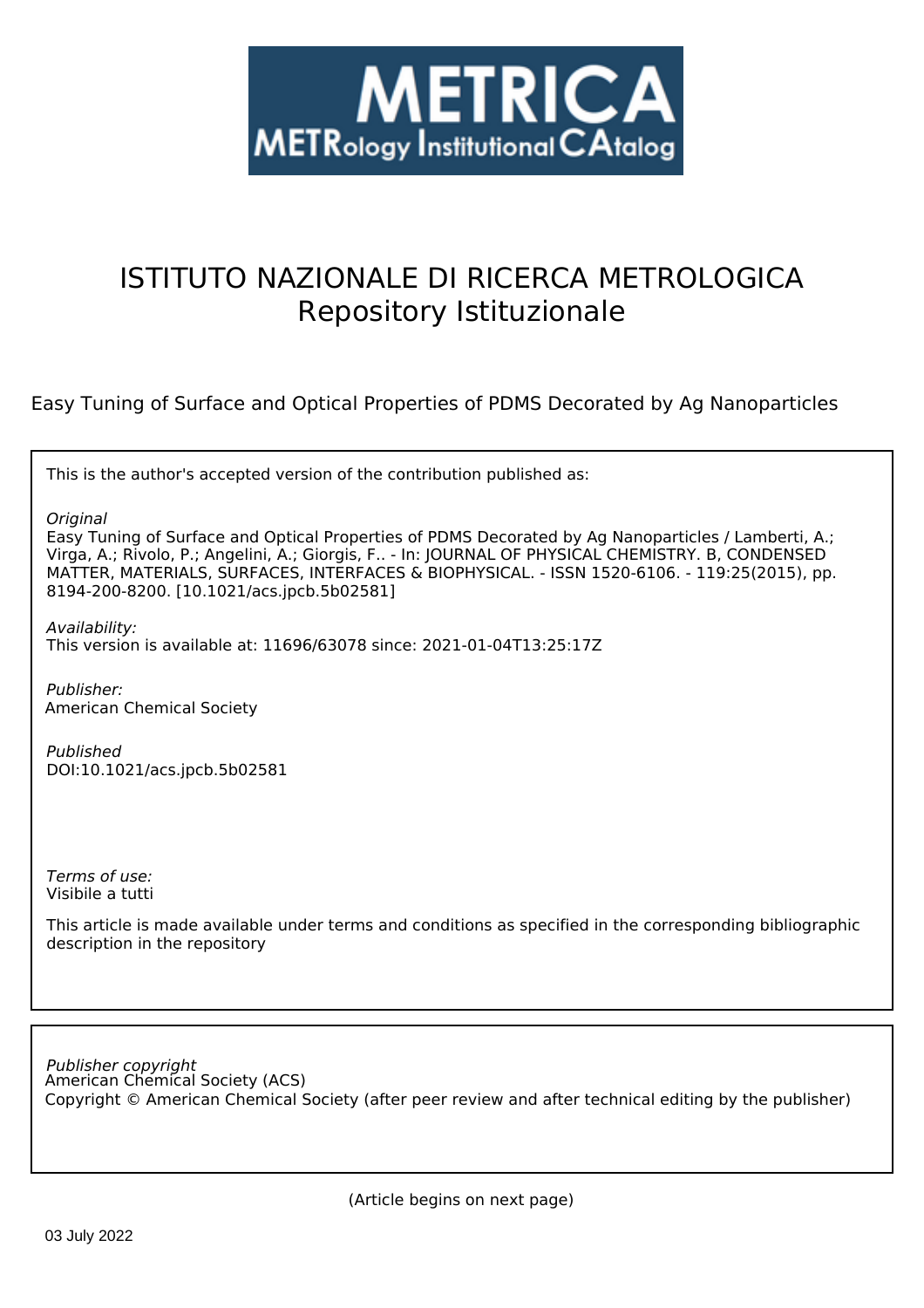# **Easy tuning of surface and optical properties of PDMS decorated by Ag nanoparticles**

*A. Lamberti,a\* A. Virga,a P. Rivolo,a A. Angelini,a F. Giorgisa*

a Department of Applied Science and Technology, Politecnico di Torino, C.so Duca degli Abruzzi 24 10129, Torino, ITALY

### ABSTRACT

Herein we report a systematic study on the wetting and optical properties of PDMS surface coated by silver nanoparticles. Uniform Ag nanoparticles distribution onto PDMS membrane was obtained through d.c room-temperature sputtering. The effect of sputtering current and PDMS mixing ratio between oligomer and curing agent was investigated by means of UV-Vis spectroscopy and contact angle measurements. The results clearly show that the wettability and optical properties of the silver-coated elastomeric substrate were strongly affected by the sputtering current and by the PDMS composition with a marked decrease of the water contact angle and the spectral shift of well-defined plasmonic dips in the transmittance spectra related to the nanoparticles morphology. Finite Element Method was employed to model the optical experimental results. The observed tunable properties can find huge application in several technological fields in which PDMS was usually employed as structural and/or plasmonic active element.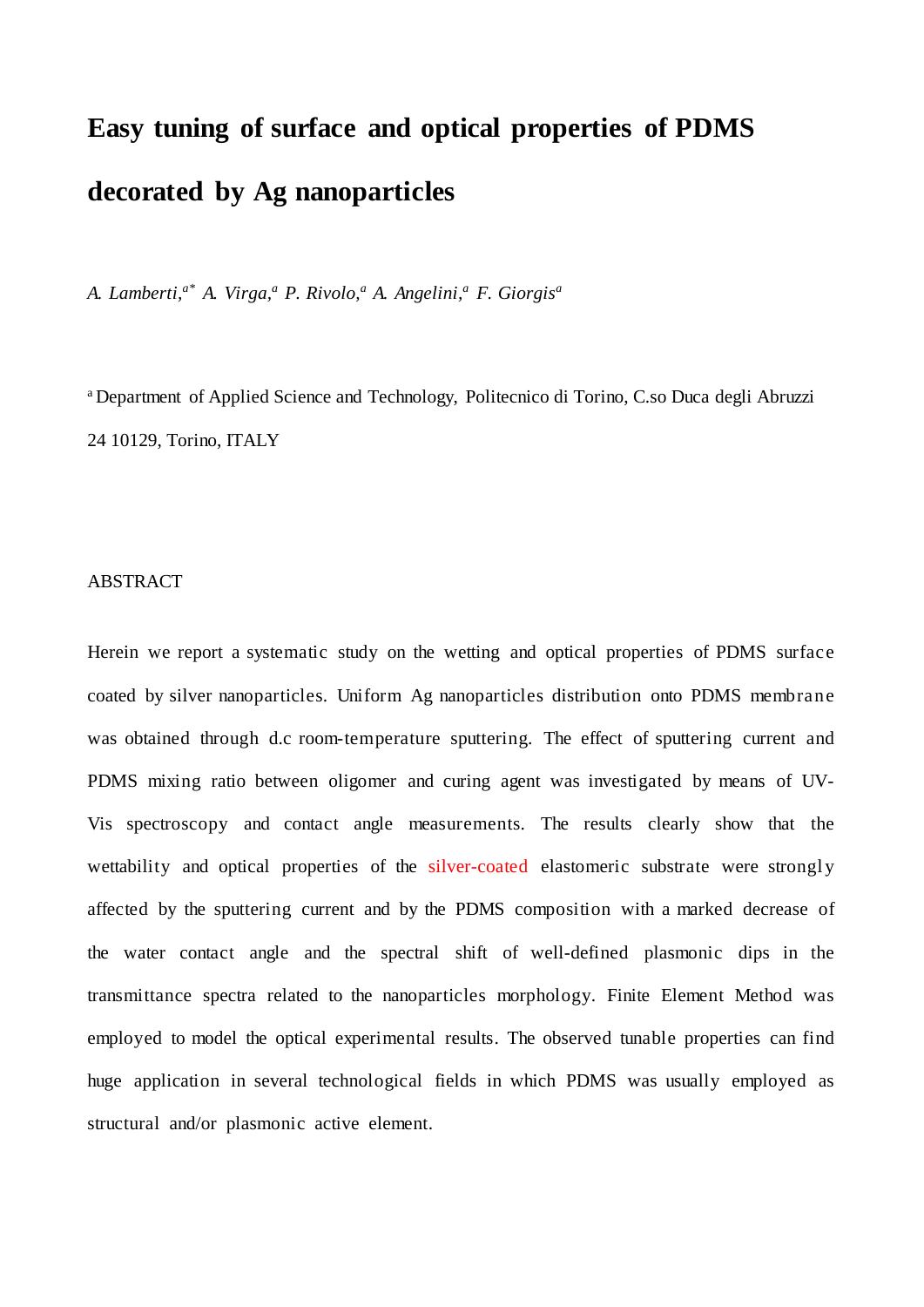#### **INTRODUCTION**

PolyDiMethylSiloxane (PDMS) is one of the most employed polymer in the micro- and nanotechnology field.1-4 Its enormous potential and ever increasing popularity mainly reside in its intrinsic smart properties: cost effective, ease of fabrication process, high dielectric coefficient, biocompatibility, optical transparency, flexibility/stretchability and oxygen permeability.<sup>5-8</sup> The various outstanding properties of PDMS are basically due to the presence of methyl groups along the Si-O-Si backbone which confers to the elastomer a low surface energy and high thermal stability along with chemical and biological inertness. Thanks to the above mentioned characteristics, in the last decades it has been employed for the fabrication of several kind of devices such as biosensors,<sup>9,10</sup> tactile sensors,<sup>11,12</sup> lab-on-a-chip,<sup>13,14</sup> energy harvesters<sup>15,16</sup> and actuators.<sup>17,18</sup>

In all the main fields of application of PDMS its surface properties have a crucial importance in determining the final performances. Previous works have demonstrated that varying the mixing ratio of the bi-component elastomer precursors it is possible to strongly influence the surface properties of cross-linked material.19,20 Another way aimed to modify the PDMS surface features such as its wettability concerns with depositing or embedding different kind of nanostructures within the elastomeric surface.21,22 However there are not reports about the combination of the last two approaches.

Moreover the PDMS optical properties are of fundamental importance for its microfluidic application where high transparency<sup>23</sup> or tunable absorption windows<sup>24</sup> are required. Herein, we reported on the d.c. sputtering deposition of Ag nanoparticles (NPs) onto PDMS membranes with different mixing ratio of the pre-polymer and curing agent. The obtained Agcoated substrates were deeply characterized by contact angle analysis, electron microscopy and optical measurements (FTIR and UV-Vis transmittance spectroscopies), demonstrating the easy tuning of wettability and absorption/scattering windows of the prepared material.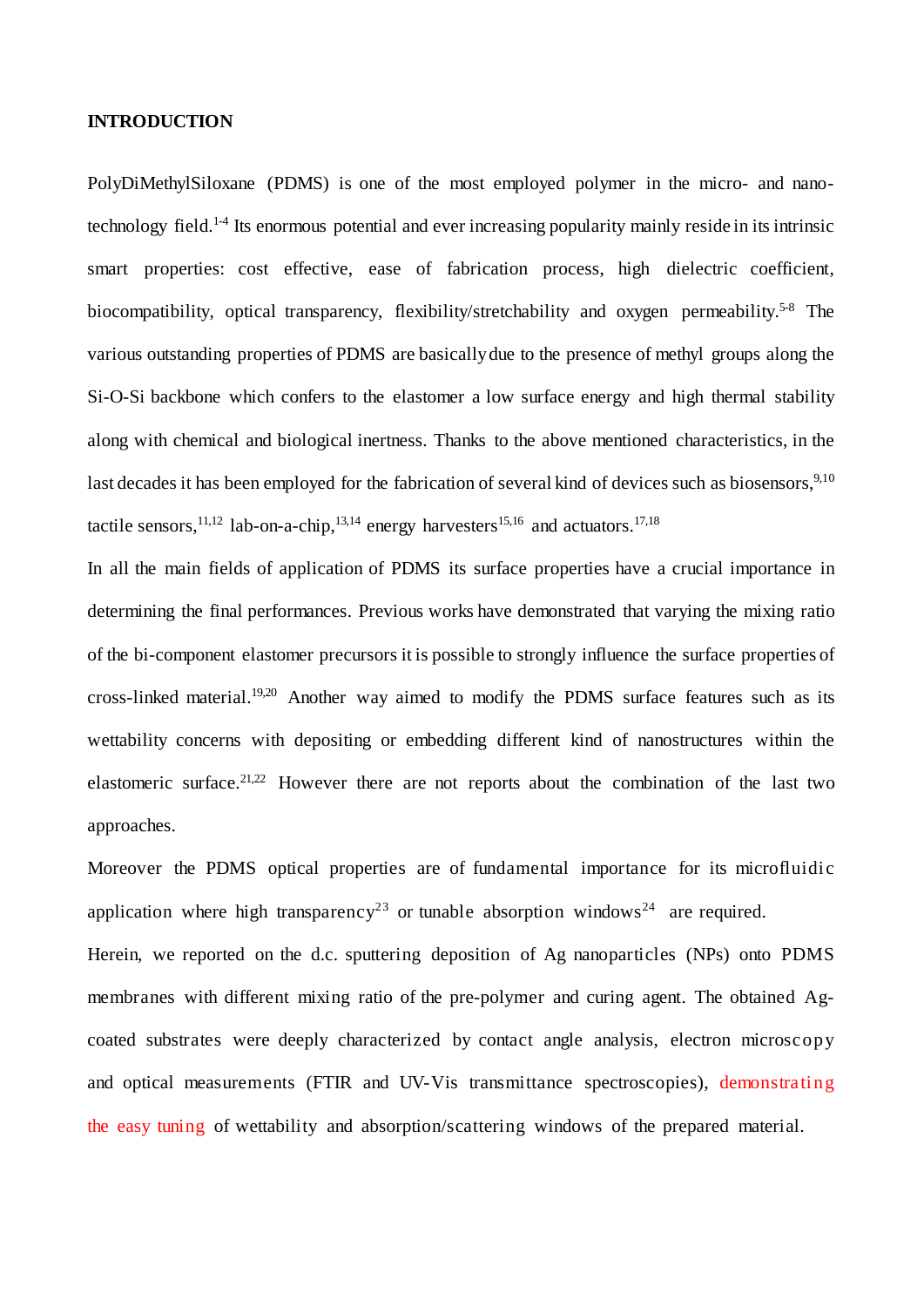#### **EXPERIMENTAL SECTION**

#### **Ag-coated PDMS membranes fabrication.**

PDMS pre-polymer and curing agent (Sylgard 184, Dow Corning) were mixed with different weight ratios (3:1, 5:1, 10:1, 20:1) and degassed at room temperature for 1 h. The mixtures were then casted into milling machined PMMA mold and cured at 80°C for 1 hour in a convection oven. In this way PDMS membrane with thickness of 500  $\mu$ m and areas of 6 cm<sup>2</sup> can be obtained.

Ag nanoparticles were deposited at room temperature by d.c. sputtering in Ar atmosphere 10- <sup>4</sup> bar (Q150T-ES, Quorun Technologies) using sputtering currents in the range 20-40 mA for 5 seconds.

In order to allow a qualitatively morphology characterization of the PDMS surface at the different mixing ratio by optical microscopy, a 100 nm thick Pt film was deposited on selected samples by d.c. sputtering at room temperature in Ar atmosphere  $10^{-4}$  bar (Q150T-ES, Quorun Technologies) using sputtering current of 50 mA for 180 seconds..

#### **Characterization methods**

Fourier transformed infrared (FTIR) spectra were recorded using a Nicolet 5700 FTIR Spectrometer with  $4 \text{ cm}^1$  resolution and an average of 64 scans. FTIR was performed on PDMS substrates to examine the dependence of material composition on different mixing ratios.

FESEM micrographs of sputtered samples were obtained as secondary electron images with 5 keV electrons using a Zeiss Supra 40 Field Emission Scanning Electron Microscopy. Optical transmittance of the Ag-coated PDMS membrane was measured by a *PerkinElmer LAMBDA* 35 spectrophotometer in the wavelength range 300-700 nm. Five sample were prepared for each set of conditions exhibiting identical optical response.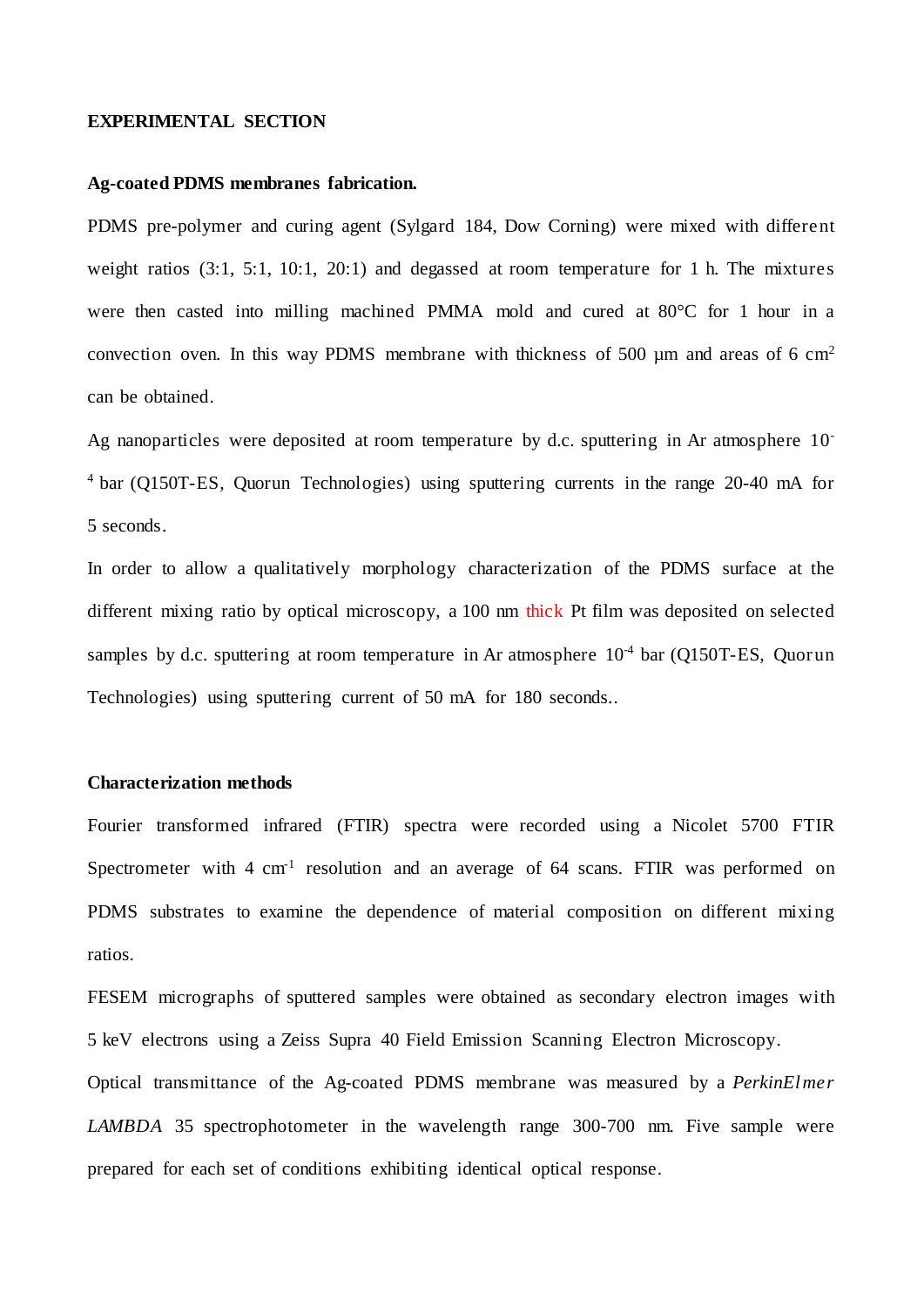The wetting behaviour of the samples was evaluated by contact angle measurements by the sessile drop technique with an OCA H200 instrument (DataPhysic Instruments GmbH) in ambient conditions. A DI-water drop with a volume of  $1.5 \mu$ L was dispensed, and the image of the drop on the sample was acquired with the integrated camera. The drop profile was extracted and fitted through the Young–Laplace method, and contact angles between fitted function and base line were calculated by the SCA20 software that returned the contact angle value at the liquid–solid interface. For each sample, four drops were dispensed at different positions on the surface and the average value was calculated.

Strip tests were performed on the sample surface to evaluate the Ag nanoparticles adhesion with a commercial scotch tape. In particular, the eventual mass removal was studied for selected samples by comparing the UV-Vis transmittance spectra taken before and after the test.

A ZEISS optical microscope (Scope A1-Axio) was used to qualitatively characterize the Pt coated PDMS surface at the different mixing ratio.

#### **RESULTS AND DISCUSSION**

The cross-linking of PDMS into an elastomer is obtained via hydrosilylation in which vinyl groups of one component (prepolymer) react with hydrosilane groups of the other component (curing agent) in a platinum catalysed reaction.

The dependence of cross-linked PDMS membranes by the curing agent concentration was studied by FTIR analysis. In Figure 1 the spectra recorded by PDMS samples fabricated varying the mixing ratio from 3:1 up to 20:1 are reported. In the zoom it is possible to appreciate the intensity reduction of the bands associated to the cross-linker (bending Si–H at 910 cm<sup>-1</sup>) and the opposite behaviour for the bands characteristic of the oligomers (stretching Si-O-Si at 1010 and 1054  $\text{cm}^1$ ).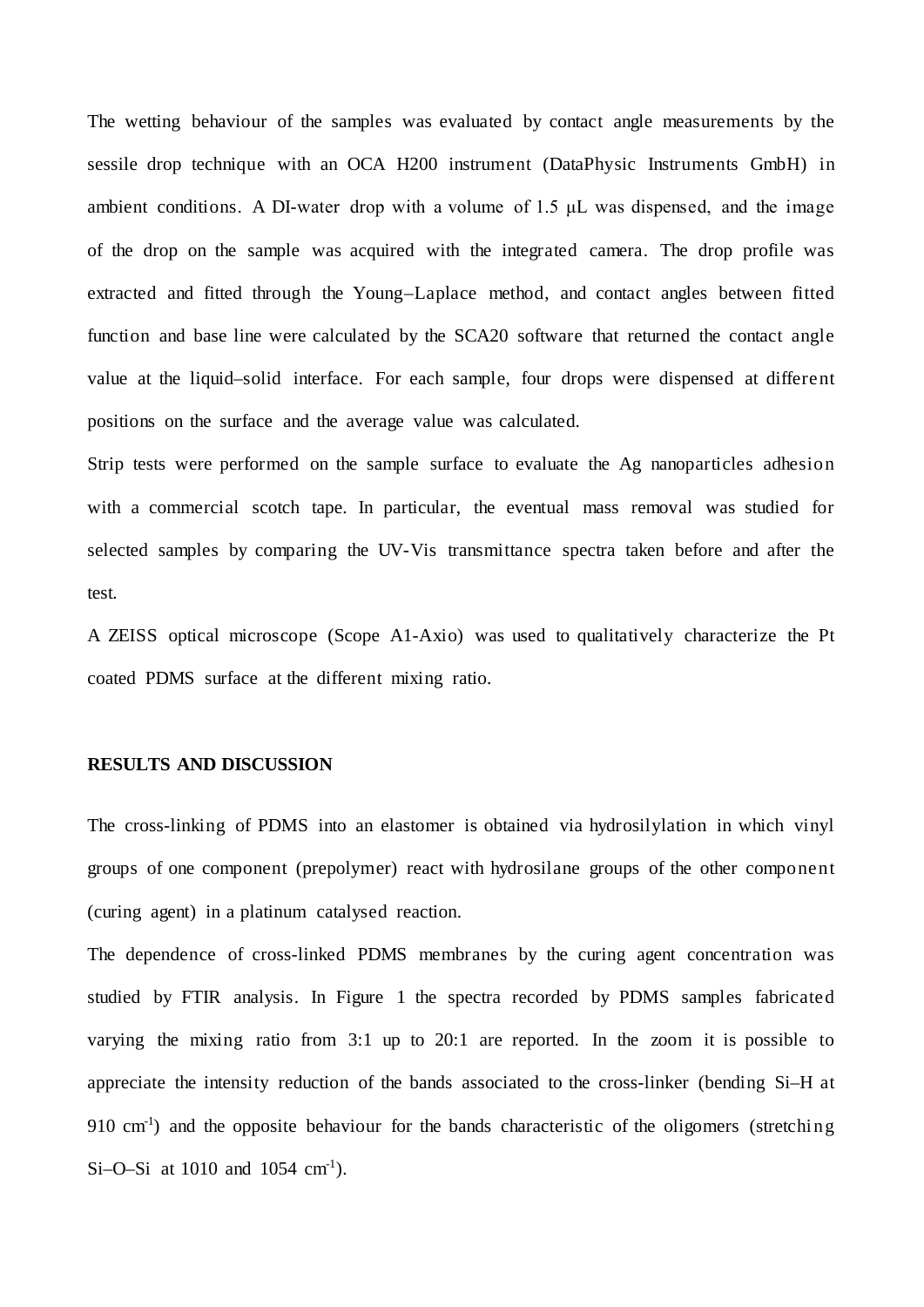

*Figure 1. FTIR transmittance spectra for PDMS at different mixing ratio (oligomer:crosslinker): 3:1, 5:1, 10:1, 20:1. In the inset the zooms make evident the fundamental changes.*

Just after Ag deposition it was possible to appreciate a strong colour variation depending on sputtering current and PDMS composition (see insets Figure 2). The colour of the noble-metal coated substrates is strictly dependent on the plasmonic response. [Hulteen, J. C., Patrissi, C. J., Miner, D. L., Crosthwait, E. R., Oberhauser, E. B., & Martin, C. R. (1997). Changes in the shape and optical properties of gold nanoparticles contained within alumina membranes due to low-temperature annealing. *The Journal of Physical Chemistry B*, *101*(39), 7727-7731.] In particular, all the transmittance spectra obtained on the metal-elastomeric nanostructures are characterized by dips corresponding to plasmon resonances ascribed to enhanced absorption/scattering processes related to Localized Surface Plasmons (LSP) coupled either to individual particles or through inter-particle interactions.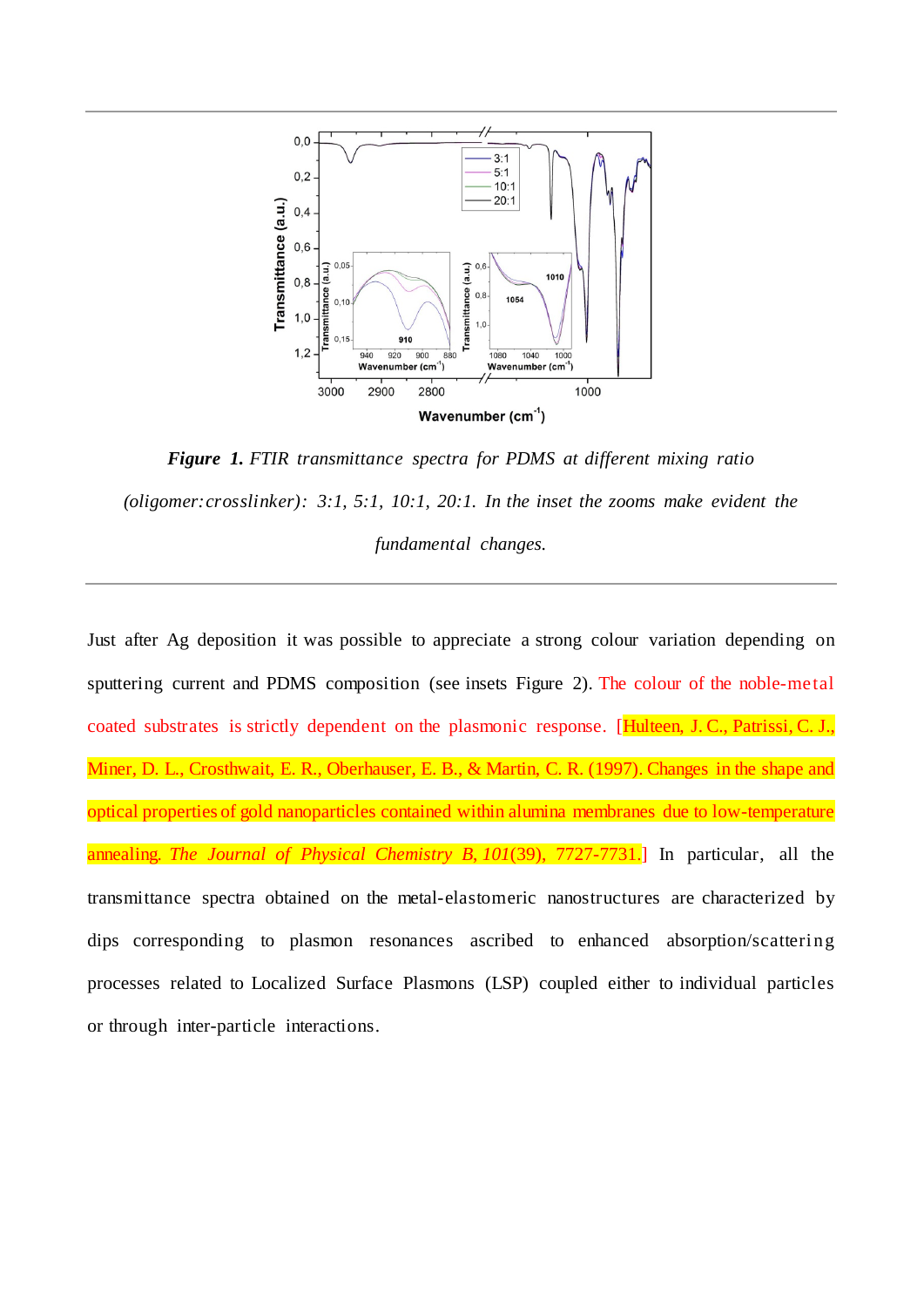

*Figure 2. Transmittance spectra of PDMS membrane coated with Ag nanoparticles by sputtering deposition varying the PDMS mixing ratio and the sputtering current at a fixed deposition time of 5 seconds. In the insets digital photographs of the Ag coated PDMS for all the composition and sputtering current are shown. The black arrows indicate the trend of* 

*the plasmon resonance spectral shift increasing the deposition current.*

On the other hand, theoretical and experimental analysis performed on elastomeric membranes decorated by Ag/Au nanoparticles yielded the dominance of inter-particle effects.<sup>25-27</sup> Actually, taking into account LSP coupled to particle dimers, a shift of the plasmon resonances can be observed by changing the particle density and the average particle size. Indeed, the main plasmon resonance is subjected to a spectral blue-shift by increasing the inter-particle nanogap<sup>27</sup>, while fixing the gap, the increase of the particle size induces a red-shift. Such behaviour can be easily verified by analysing the near-field EM intensity spectra within Ag dimer nanogaps. To this aim, the optical response of Ag dimer of several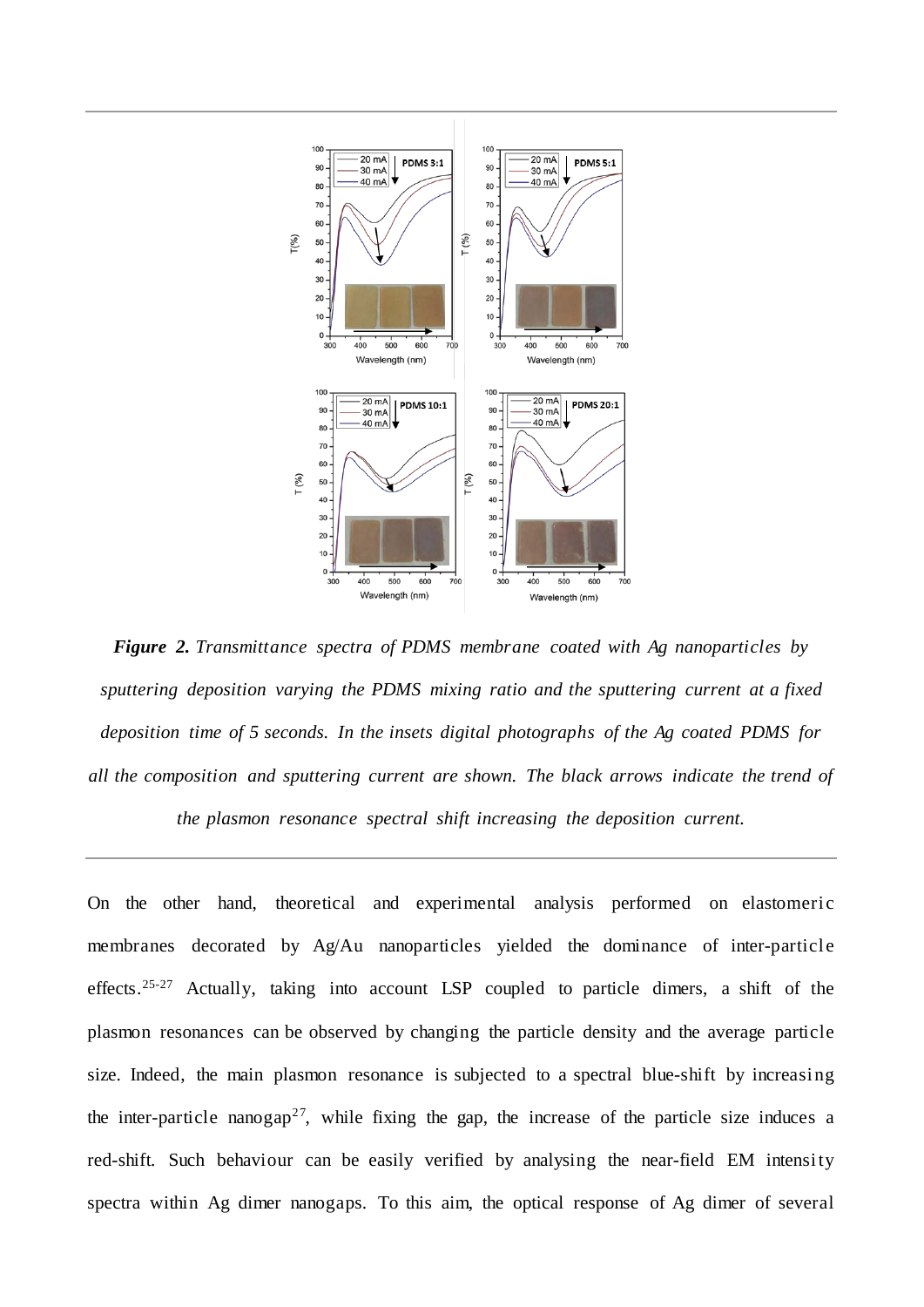size and inter-particle gap deposited on a PDMS membrane has been modelled by 3D Finite Element Method (COMSOL Multiphysics software). The nanoparticles were modelled with a hemispherical shape, consistently with the model of noble metal clusters previously derived by Santoro and coworkers [Santoro et al., Appl. Phys. Lett., 2012, 104, 243107] discussed in terms of grazing incidence X-Ray scattering (GIXS) characterization and corroborated by TEM analysis reported by Han et al. [Han et al., J. Phys. Chem. Lett. 2014, 5, 131]. Moreover with the aim of obtaining a clear nanostructural proof of the particle shape we have performed cross-sectional FESEM characterization of silver nanoparticles (see Figure S1 in the Supporting Information).

As clearly shown in Figure 3, the EM intensity spectra (incident electric field polarized along the dimer axis) are characterized by a strong resonance which is subjected to a blue-shift and to an intensity quenching by increasing the inter-particle gap. This is observed for several fixed hemisphere diameters (see Figure 3b).



*Figure 3. (a) Calculated EM near-field intensity spectra within the nanogap of a dimer consisting in Ag hemispheres loaded on PDMS (sphere diameter = 18 nm). The spectra are related to different inter-particle gap (d = 2–30 nm). Incident electric field polarized along the dimer axis. (b) Spectral position of the main resonance for dimers characterized by several diameters and inter-particle gaps.*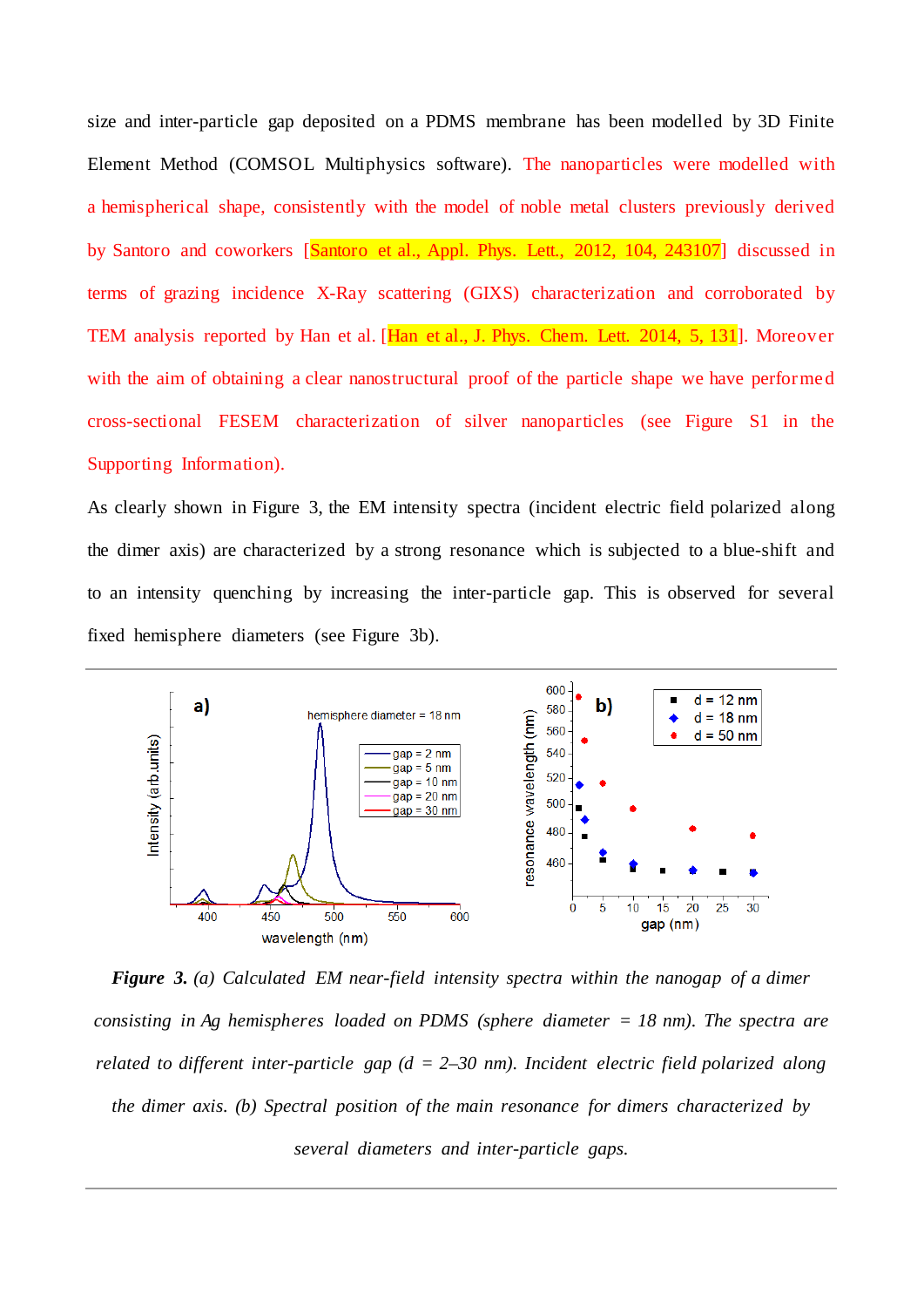In our samples, the increase of the sputtering current gives a red-shift of the plasmonic dip for all the PDMS substrates synthesized with different mixing ratio. Thus, a Ag nanostructured network with an increase of both the particle size and the particles density (i.e. shrinking on the inter-particle gap) can be foreseen. Figure 4a shows the calculated EM intensity spectra within the gap of two specific Ag dimers (depicted in Figure 4b,c). For dimers with increased size and decreased gap a spectral red-shift is evidenced. It is worth to underline that beside the NPs morphology, the effect of the dielectric substrate must be taken into account both for the LSP resonance energies and for the fields spatial localization.28,29 However, the influence of the different pre-polymer and curing agent mixing ratios used for the synthesis of the PDMS membranes on their refractive index variation can be considered negligible, giving instead an effective influence on the nucleation of Ag NPs successively grown by d.c. sputtering.



*Figure 4. (a) Calculated EM near-field intensity spectra (normalized to the intensity maximum*) within the nanogap of a couple of dimers (sphere diameter  $= 12$  nm and gap  $= 5$ *nm and sphere diameter = 18 nm and gap = 2 nm respectively).(b,c) Near-field intensity distribution at the resonance wavelength for the two dimers.*

Scanning electron microscope was used to investigate the effect of the sputtering current on silver NPs size and surface density. FESEM micrographs on the samples subjected to the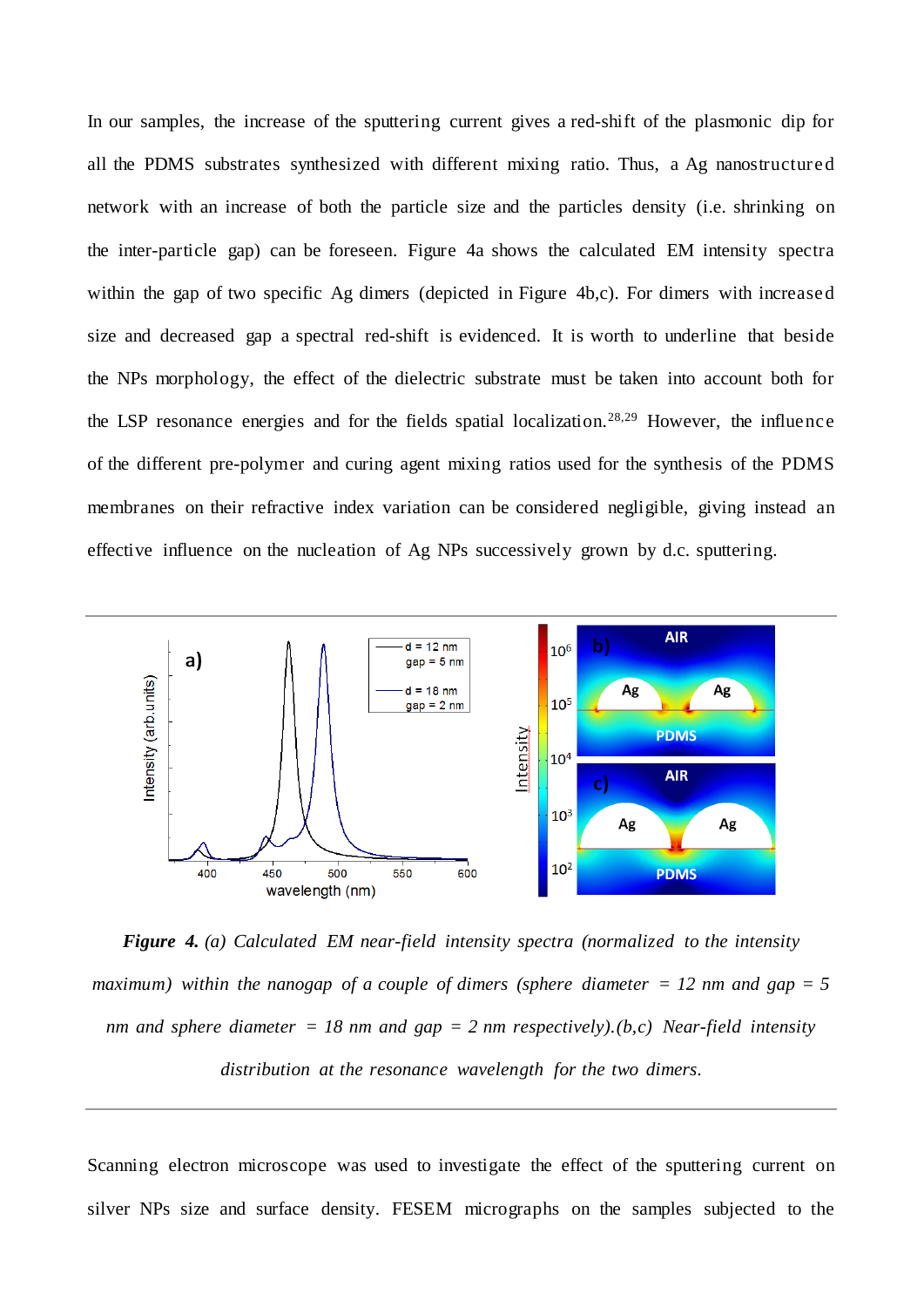lowest (20 mA) and the highest (40 mA) sputtering current are reported in Figure 5 a) and b) respectively.

The FESEM images were analyzed using a homemade MATLAB routine to obtain the distribution of nanoparticles size and gaps between neighboring nanoparticles.30 The increase of sputtering current leads to an increment in the number of ionized argon atoms, increasing the in-flight sputtered silver atom density in the deposition flux. The effect of this phenomenon is shown in Figures 5a,b where the results of images analysis are reported: at low current (20 mA), the nanoparticles are nucleating and growing starting a coalescence process between neighboring small particles which yields a bimodal distribution size; at higher current (40 mA), the nanoparticles increase their average size and size distribution, in particular, the coalescence process reduce their density and the average gap between them.<sup>31</sup> This is in agreement with the spectral shift of the plasmon dips experimentally found in samples synthesized with different sputtering current, taking into account the results yielded by the modelled Ag dimers previously discussed.

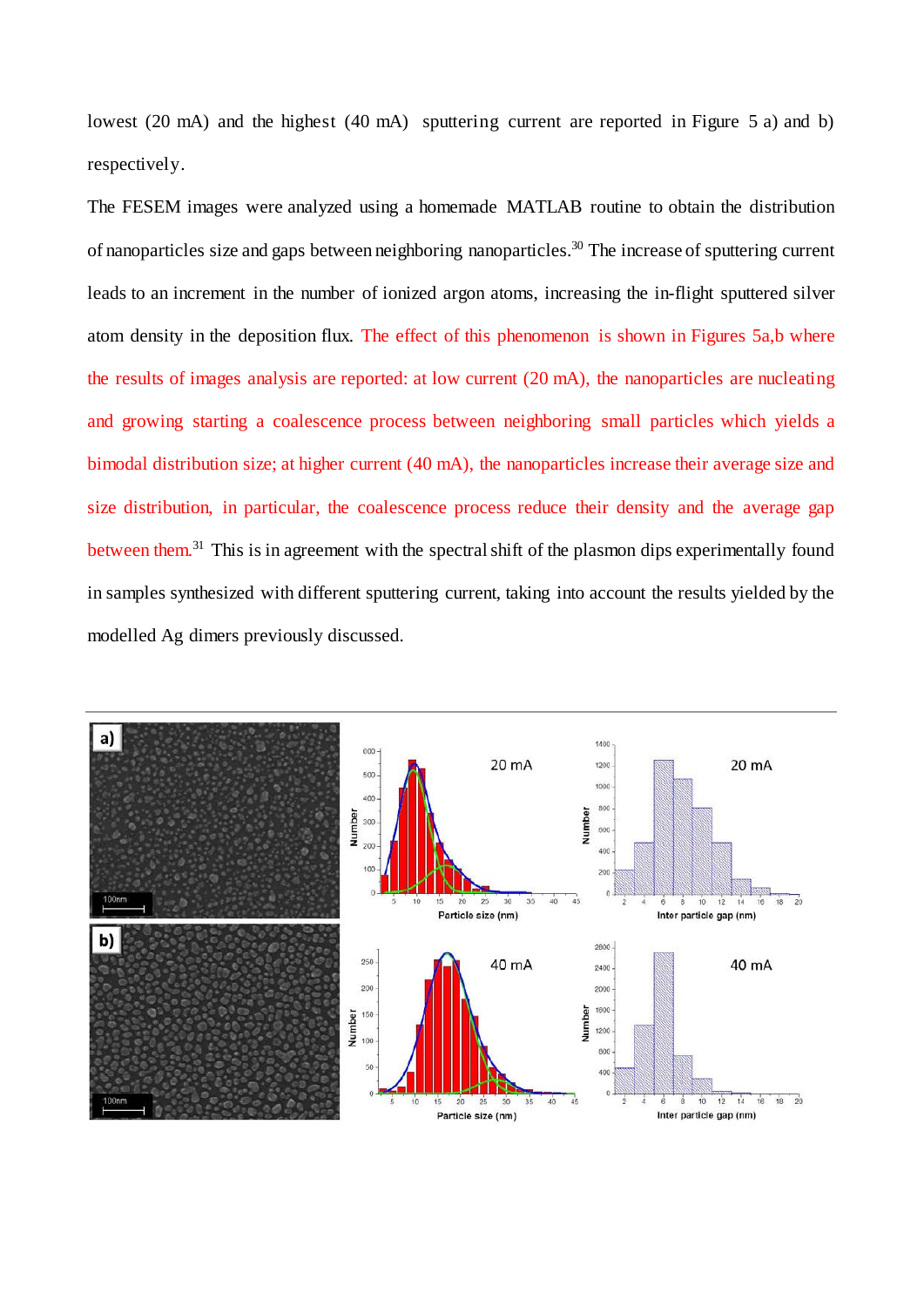*Figure 5. FESEM micrographs Ag nanoparticles obtained by sputtering at 20 mA (a) and 40 mA (b). Distributions of nanoparticles size and gaps between neighbouring nanoparticles are also shown. The size distributions* were fitted with 2 Gaussian curve emphasizing the partial bimodal distribution at 20mA (a), ascribed to a first-stage of coalescence processes, while at 40 mA a more uniform distribution was obtained (b).

In this context it is necessary to recall how the nanoparticles deposition on solid surfaces does not only depend on the sputtering conditions. Nanoparticles with different sizes and shapes can be obtained by sputtering a metal onto different surfaces from the surface chemistry and morphology point of view..<sup>32-34</sup> For this reason the kinetics of metal nanoparticle nucleation on the substrate has a crucial role on the structuration of the as-sputtered material. At the beginning of sputtering deposition of metal onto polymeric surface, a gradient metal diffusion layer within the molecular film can be present at the metal/organic interface.[ J. Phys. Chem. Lett., 2013, 4, 3170]. After that adatoms coming from the gas phase are adsorbed onto the solid surface and they can follow three main growth mechanisms.35 The first one, Frank van der Merwe mode, involves a layer-by-layer growth of monoadlayers. The second growth is known as Volmer-Weber mode, consist of 3-D adatom clustering on the substrate. The last one, Stranski-Krastanov growth, involves a combination of the previous models resulting in alternated adlayers formation and 3-D clustering.36

The most influencing factor of the growth mechanism occurrence is the adatom migration on the surface: after the adatom absorption, they can migrate forming stable nucleus with near neighbors on the surface. If this process does not take place, adatom evaporates back in the gas. Ultra small islands start to appear randomly on the surface and one of the growing modes will be followed in order to minimize their energy.

In our case, the elastomer surface influences the metal film morphology in the initial growth stage: as stated before, the red shift of the plasmonic dip observed in the optical transmittance spectra is directly related to increased Ag NP dimension (and the consequent decrease of the inter-particle gap).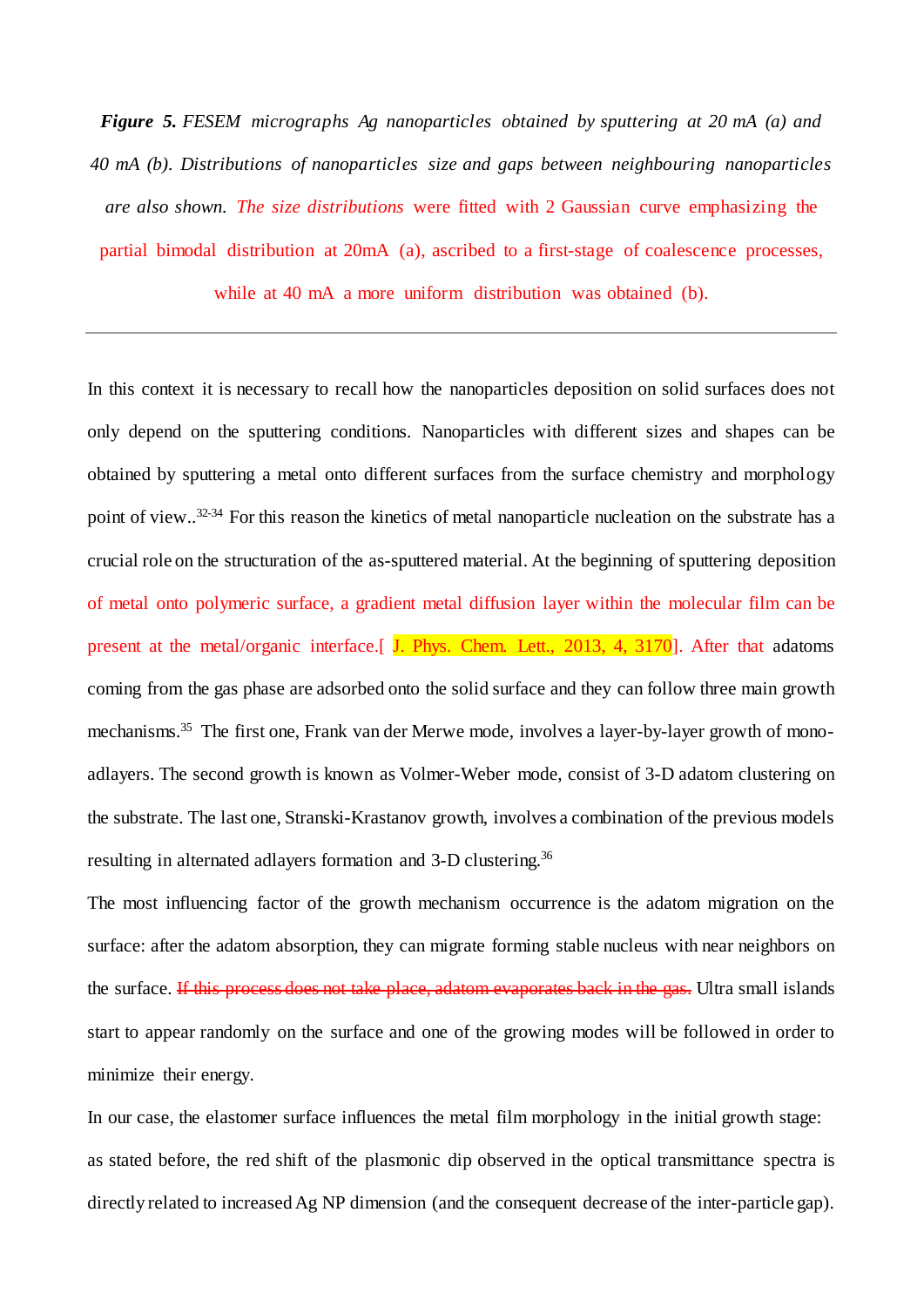We can suppose that increasing the mixing ratio the evolution of the surface properties (investigated by FTIR analysis) cause a faster diffusion of silver adatom on the PDMS surface. This hypothesis of diffusion difference could be mainly ascribed to the metal-elastomer interaction which strongly depends on the tunable chemistry, stiffness, and surface properties of the PDMS as discussed above (see Figure 1). Actually, we have previously observed that the surface energy of PDMS decreases by increasing the mixing ratio<sup>20</sup> while the Young's modulus behave in opposite direction.<sup>8</sup>

Direct evidences that the adatoms diffusivity influence the growth mode and the nanostructure formation has been published by Ruffino et al.[Appl Phys A, 2011, 103, 939]. In their work the authors evaluate the room temperature surface diffusion coefficient of Au on PS and on PMMA and directly correlate them to the Au work of adhesion on the two different polymers. Their results demonstrate that the Au atom diffusivity is higher on the substrate exhibiting the lower adhesion energy.

Taking into account the above mentioned studies, we evaluated the Ag work of adhesion on PDMS with different mixing ratio. Surface energies of silver and PDMS were calculated exploiting the Wu model [20] starting from the contact angle of both water and diiodomethane. Polar and dispersive components of the surface energies were used to estimate the work of adhesion by a harmonic mean as described in the supporting information. The results (collected in Figure S2) show a monotonic decrease of the adhesion energy by increasing the mixing ratio. Such a behavior does support the above discussed hypothesis. In particular, the increase of the mixing ratio leads to a faster diffusion of silver adatom on the elastomer surface and a consequent enlargement of the Ag nanoparticle sizes, as verified by the red shift of the plasmonic dip observed in the optical transmittance spectra.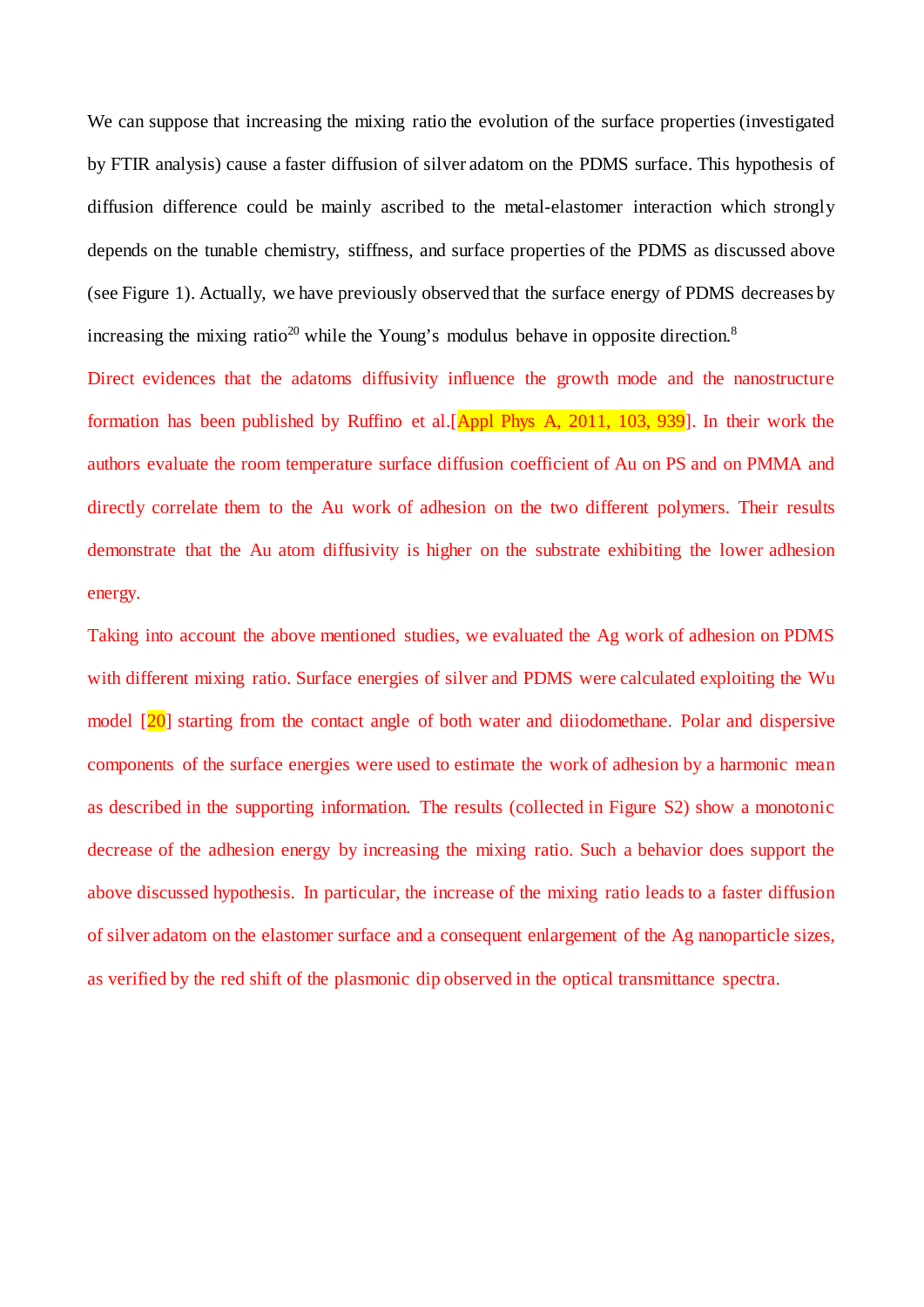

*Figure 6. Transmittance spectra of PDMS membrane coated with Ag nanoparticles by sputtering deposition (mixing ratio 5:1 and deposition current equal to 30 mA) before and after two consecutive scotch tests.*

A simple qualitative test, well known as the 'scotch tape test', was used to examine the adhesion of the Ag nanoparticles to PDMS. Pieces of adhesive tape were firmly placed on the Ag/PDMS surface and a pressure of 22 kPa (about 500 g of weight place onto the sample) was then applied for 1 min. A glass slide was used between the adhesive tapes and the weight in order to apply uniform pressure on the adhesive tapes and PDMS. When the adhesive tapes were released from PDMS, a fraction of the Ag nanoparticles could be transferred to the adhesive tapes depending on the adhesion of the Ag NPs to PDMS.

The optical analysis of the surface (transmittance spectra reported in Figure 6) indicated that there was not removal of the film after the scotch tests evidencing a good adhesion of the sputtered NPs onto PDMS. This finding have enormous importance if the metal-elastomeric nanostructure was used as an active substrate hosting a liquid analytes to be detected by enhanced Raman or fluorescence spectroscopy.37

The wettability of the samples was investigated by contact angle (CA) measurements (Figure 7). The measured H<sub>2</sub>O CA, related to the bare PDMS samples, slightly increase (average values:  $112^{\circ} \rightarrow$  $116^{\circ}$ ) according to the increase of oligomer/cross-linker ratio as previously reported.<sup>20</sup> This effect is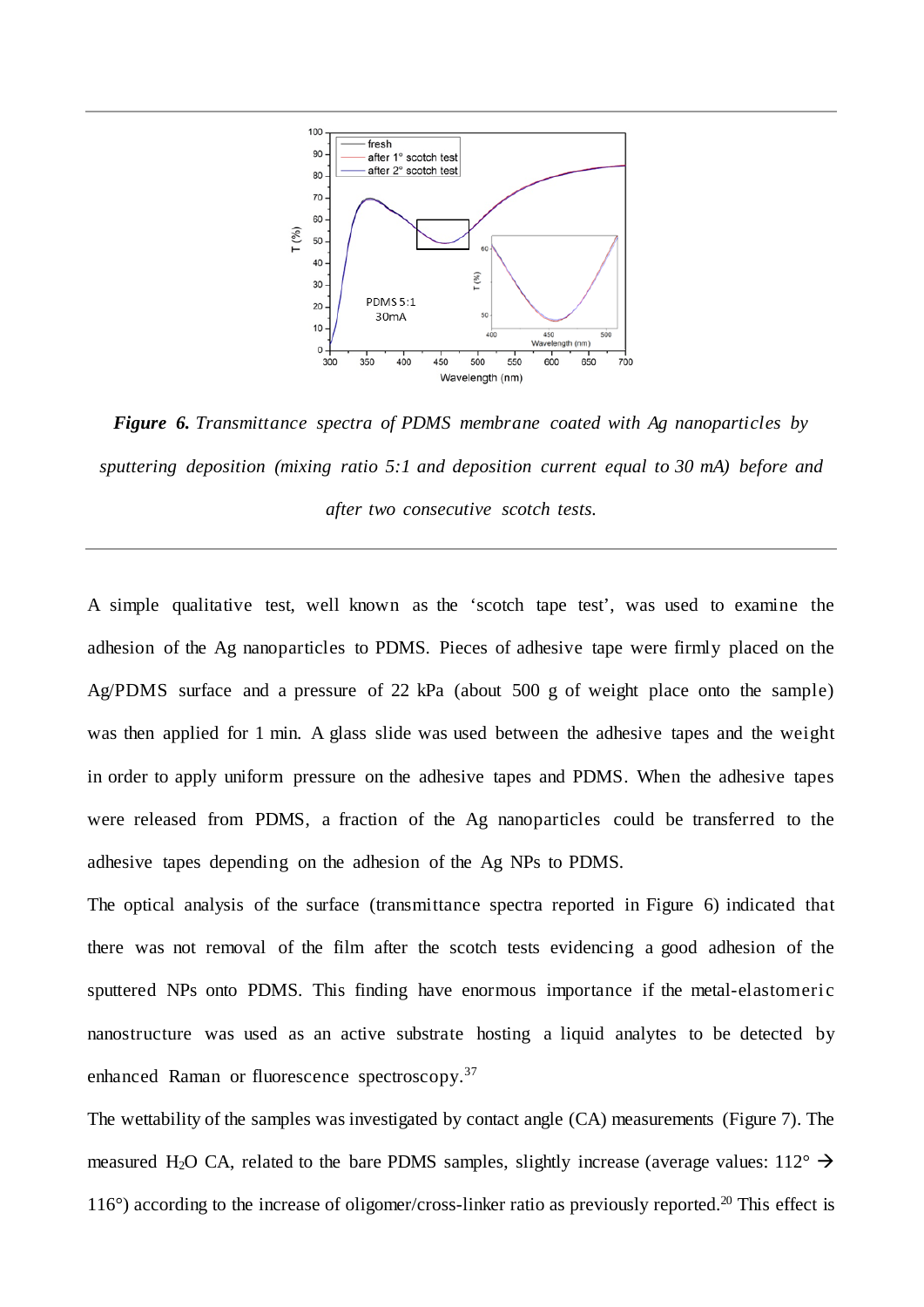due to the increasing contribution of the oligomer unreacted fragments for the PDMS high ratio composition (see Figure 1).



*Figure 7. Water contact angle values of PDMS membrane coated with Ag nanoparticles by sputtering deposition varying the PDMS mixing ratio and the sputtering current at a fixed deposition time of 5 seconds. The insets show, for each PDMS composition, the water drop on PDMS uncoated and coated by 40 mA sputtering current deposition.*

For the silver-coated PDMS samples, according to the increase of sputtering current intensity, the growing coverage of Ag nanoparticles increase the surface hydrophilicity for each studied composition,2,38 due to progressive decreased contribution of hydrophobic PDMS polymeric chains exposed at the surface.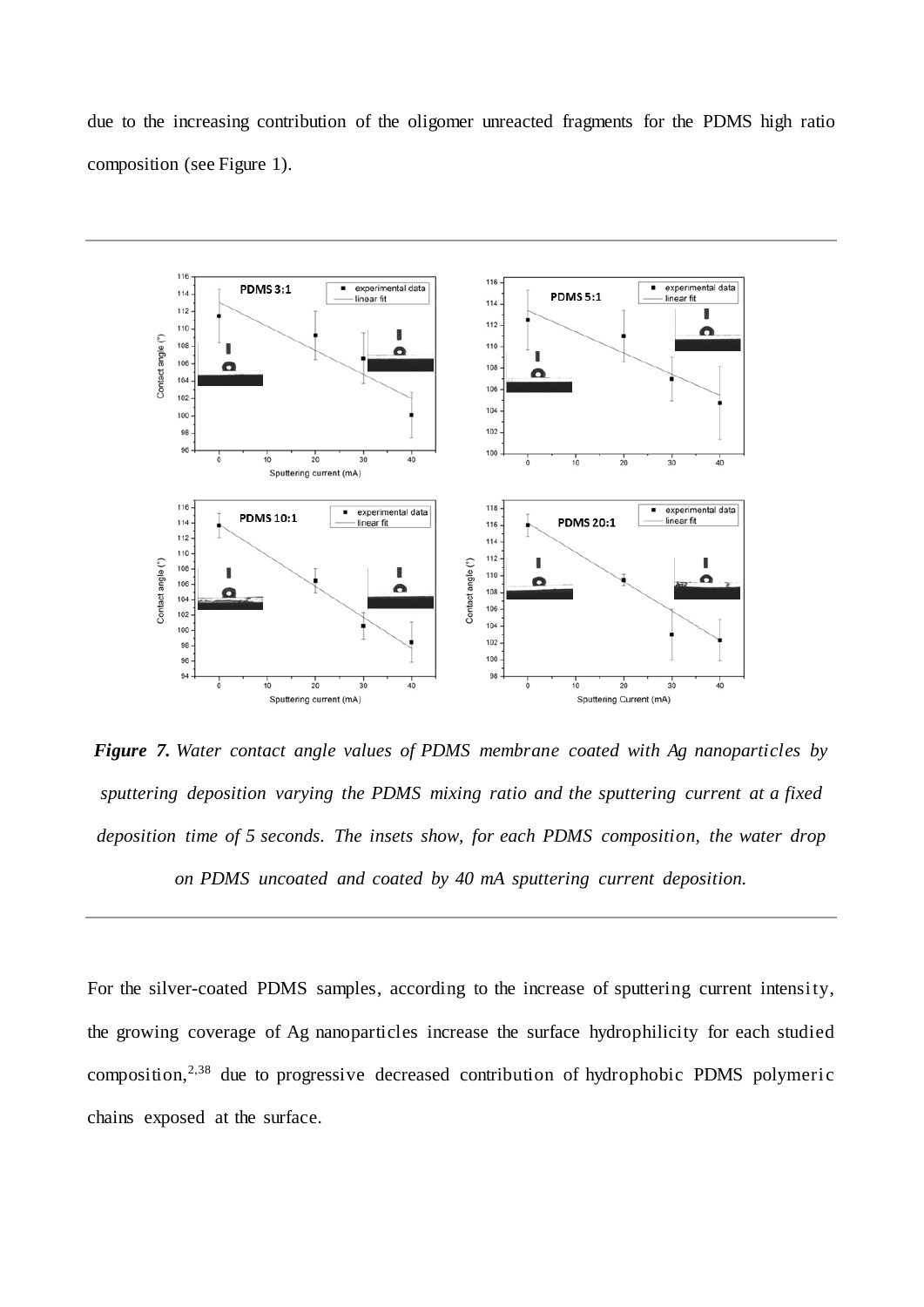The wettability of the elastomeric substrates were strongly affected by the sputtering current with a decrease of the H<sub>2</sub>O CA of about  $10\%$  for each composition with respect to the uncoated samples and a maximum decrease of 13% obtained for the mixing ratio equal to 10:1.

This average CA trend can be directly correlated to the diminishing of the bare PDMS portion exposed to  $H_2O$  contact, that is, to the increase of Ag coverage. This amount can be quantified through the filling fraction calculation, i.e. the percentage of sample surface covered by Ag particles, based on the FESEM images (Figure 5a and b): 0.299, 0.435, 0.470 for 20, 30, 40 mA of sputtering current, respectively. The observed hydrophilization effect is supported by the study of Feng and Zhao, through CA analysis and wetting modelling, on a PDMS surface modified by sputtered Au nanostructures.<sup>22</sup>

The high variability (high standard deviation) of measured CA values does not allow an indepth analysis of the correlation between morphology of growing Ag nanoparticles with respect to the four tested PDMS compositional ratios.

The most reproducible CA were obtained for 10:1 and 20:1 composition at 20mA of sputtering current, where the ratio between the two kind of polymer base components with respect to the Ag coating represent the best compromise in terms of contributions to surface wettability. This suggests that a controllable and reproducible process could be selected.

Finally, the morphology of PDMS surface have been characterized after the deposition of a metal film. Previous study<sup>39</sup> exploiting metal film deposition on elastomer revealed a wavy surface. These complex out-of-plane structures are induced by the heat generated during the deposition and subsequent cooling down of PDMS to room temperature: silicone shrinkage created a compressive stress in the metallic thin film, causing it to buckle out-of-plane.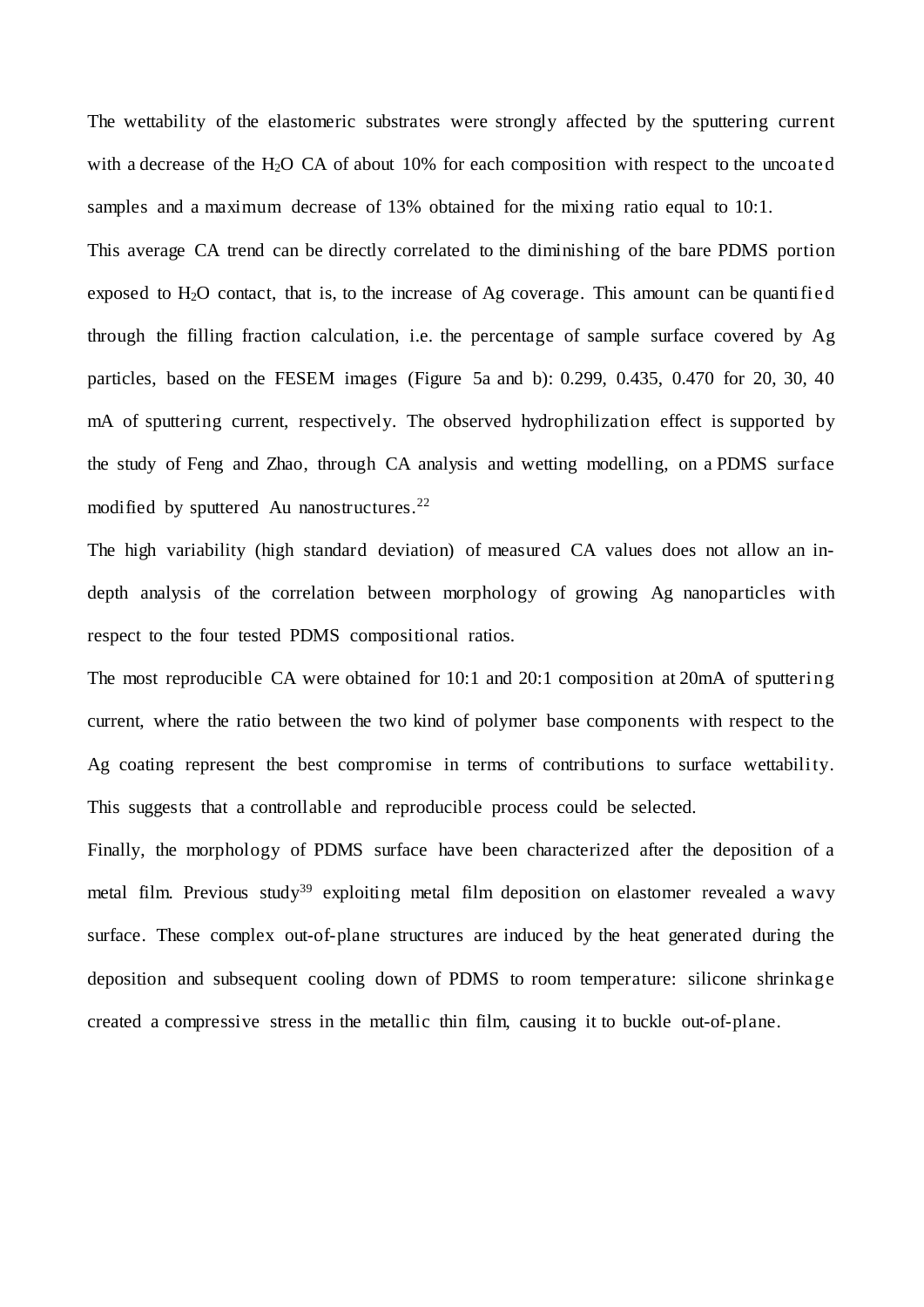

*Figure 6. Optical microscope images (100 X magnification) of 100 nm Pt-coated PDMS surfaces at different mixing ratio (oligomer:crosslinker): 3:1, 5:1, 10:1, 20:1.*

In order to check the effect of PDMS mixing ratio on its surface corrugation a thin Pt film was deposited on the top of PDMS surface to allow an optical characterization. By varying the mixing ratio the morphology did not seem to be dependent on the curing agent concentration: the wrinkles are very similar for all the samples under investigation as shown in Figure 8. Therefore it is possible to exclude the mixing ratio dependence of PDMS surface corrugation on the observed wettability and optical behaviours just related to the elastomeric matrix.

# **CONCLUSIONS**

Herein, the properties of PDMS membranes synthesized with different mixing ratio decorated by Ag nanoparticles via d.c. sputtering was presented and critically discussed. The wettability of the elastomeric substrate was strongly affected by the sputtering current with a decrease of the water contact angle of about 10% for each composition with respect to the uncoated samples. The optical response of the Ag coated PDMS substrates were investigated showing interesting tunable transmittance spectra characterized by plasmonic dips subjected to a spectral red-shift by increasing both the mixing ratio and the sputtering current from 430 nm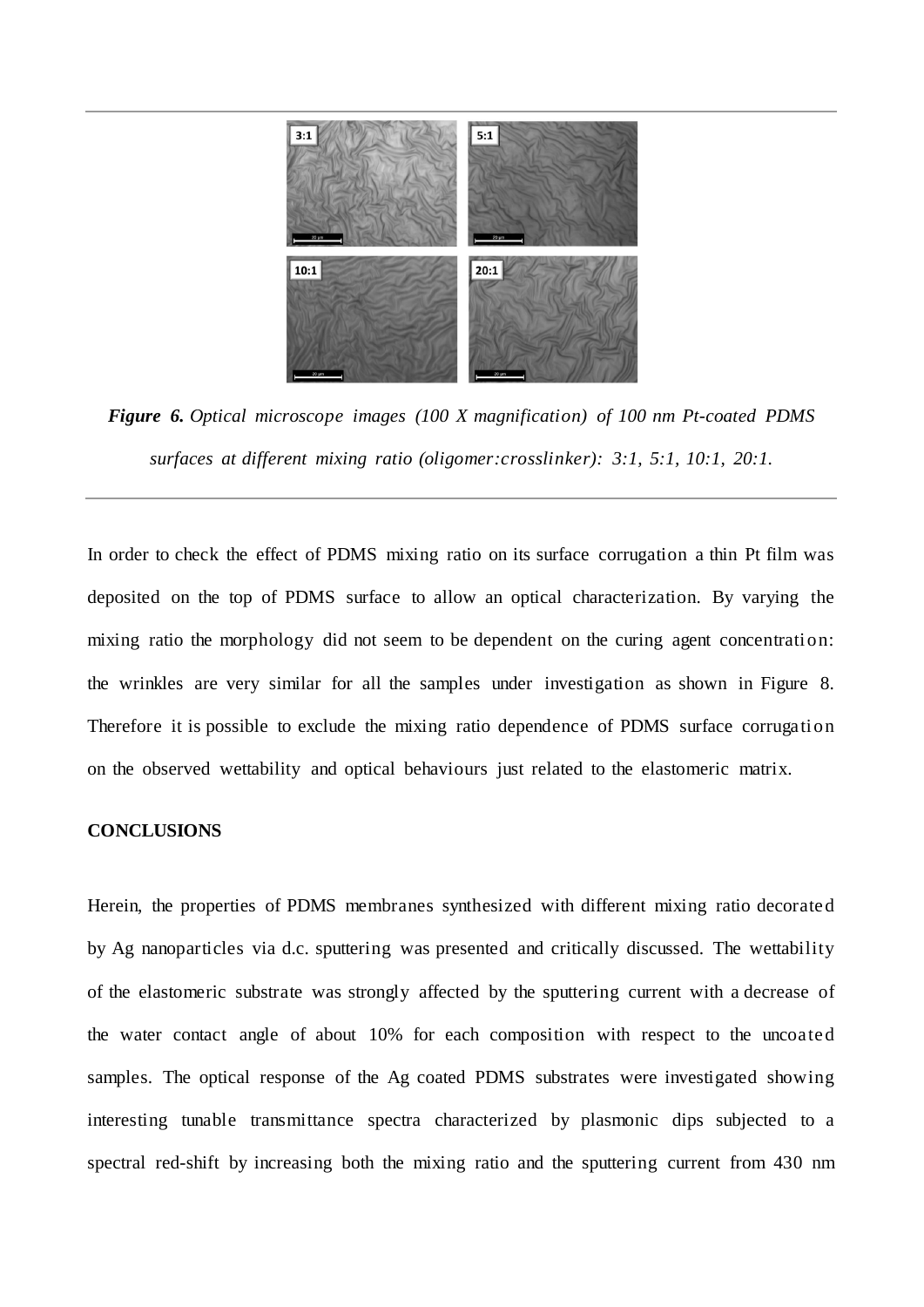up to 510 nm due to the modified Ag nanoparticles morphology, as corroborated by FEM calculations.

Considering the broad spectrum of employ of PDMS, such hybrid substrates can find application in various fields ranging from flexible tunable plasmonic substrates for SERS or metal enhanced fluorescence to microfluidic devices where could be required a tunable wettability.

# **AUTHOR INFORMATION**

# **Corresponding Author**

\*E-mail: andrea.lamberti@polito.it. Tel. +39-011-5647394.

# **Author Contributions**

A. L. conceived the idea, fabricated the samples, performed the optical, IR and contact angle characterizations and wrote the paper. A. V. performed FESEM measurements and evaluated the particle size distributions. P. R. discussed the CA measurements. A. A. performed FEM calculations. F. G. conceived the idea, executed the data analysis, and wrote the paper. All authors contributed to the scientific discussion and revision of the article, giving approval to the final version of the manuscript.

### **Notes**

The authors declare no competing financial interest.

# **ACKNOWLEDGMENTS**

This research has received funding from the Italian Flagship Project NANOMAX and the FIRB NEWTON.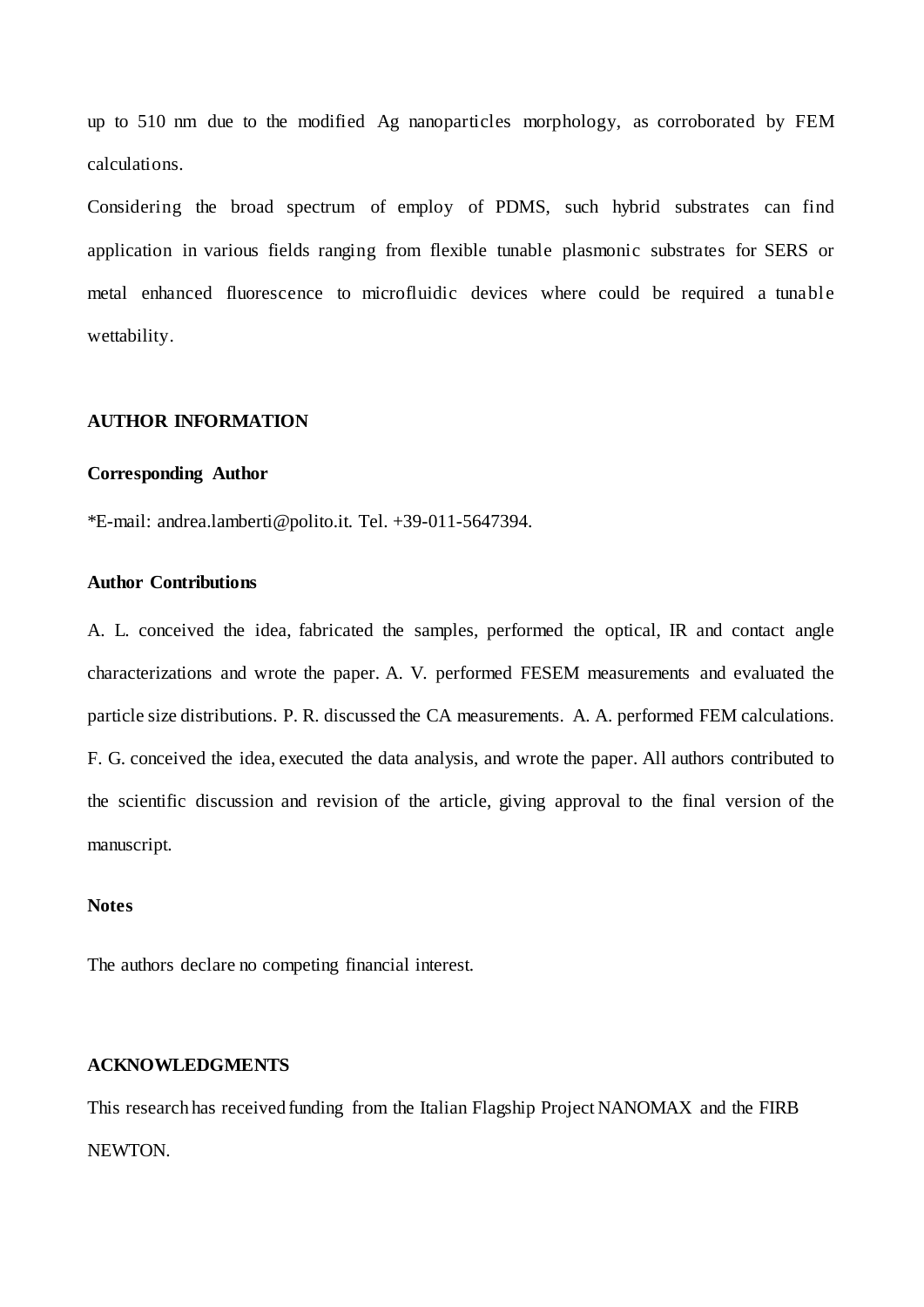# **REFERENCES**

- (1) Plecis, A.; Chen, Y., *Microelectron. Eng.* Fabrication of microfluidic devices based on glass–PDMS–glass technology. **2007**, *84*, 1265-1269.
- (2) Zhou, J.; Ellis, A. V.; Voelcker, N. H., *Electrophoresis.* Recent developments in PDMS surface modification for microfluidic devices. **2010**, *31*, 2-16.
- (3) Lötters, J. C.; Olthuis, W.; Veltink, P. H.; Bergveld, P., *J. Micromech. Microeng.* The mechanical properties of the rubber elastic polymer polydimethylsiloxane for sensor applications. **1997**, *7*, 145.
- (4) Sacco, A.; Lamberti, A.; Pugliese, D.; Chiodoni, A.; Shahzad, N.; Bianco, S.; Quaglio, M.; Gazia, R.; Tresso, E.; Pirri, C. F., *Appl. Phys. A – Mater.* Microfluidic housing system: a useful tool for the analysis of dye-sensitized solar cell components. **2012**, *109*, 377-383.
- (5) Molberg, M.; Crespy, D.; Rupper, P.; Nüesch, F.; Månson, J. A. E.; Löwe, C.; Opris, D. M. *Adv. Funct. Mater.* High breakdown field dielectric elastomer actuators using encapsulated polyaniline as high dielectric constant filler. **2010**, *20*, 3280-3291.
- (6) Zanardi, A.; Bandiera, D.; Bertolini, F.; Corsini, C. A.; Gregato, G.; Milani, P.; Barborini, E.; Carbone, R. *Biotechniques.* Miniaturized FISH for screening of onco-hematological malignancies. **2010**, *49*, 497-504.
- (7) Rogers, J. A.; Someya, T.; Huang, Y. *Science.* Materials and mechanics for stretchable electronics. **2010**, *327*, 1603-1607.
- (8) Lamberti, A.; Marasso, S.L.; Cocuzza, M. *RSC Advances.* PDMS membranes with tunable gas permeability for microfluidic applications. **2014**, *4*, 61415-61419.
- (9) Zuo, P.; Li, X.; Dominguez, D. C.; Ye, B. C. *Lab Chip.* A PDMS/paper/glass hybrid microfluidic biochip integrated with aptamer-functionalized graphene oxide nanobiosensors for one-step multiplexed pathogen detection. **2013**, *13*, 3921-3928.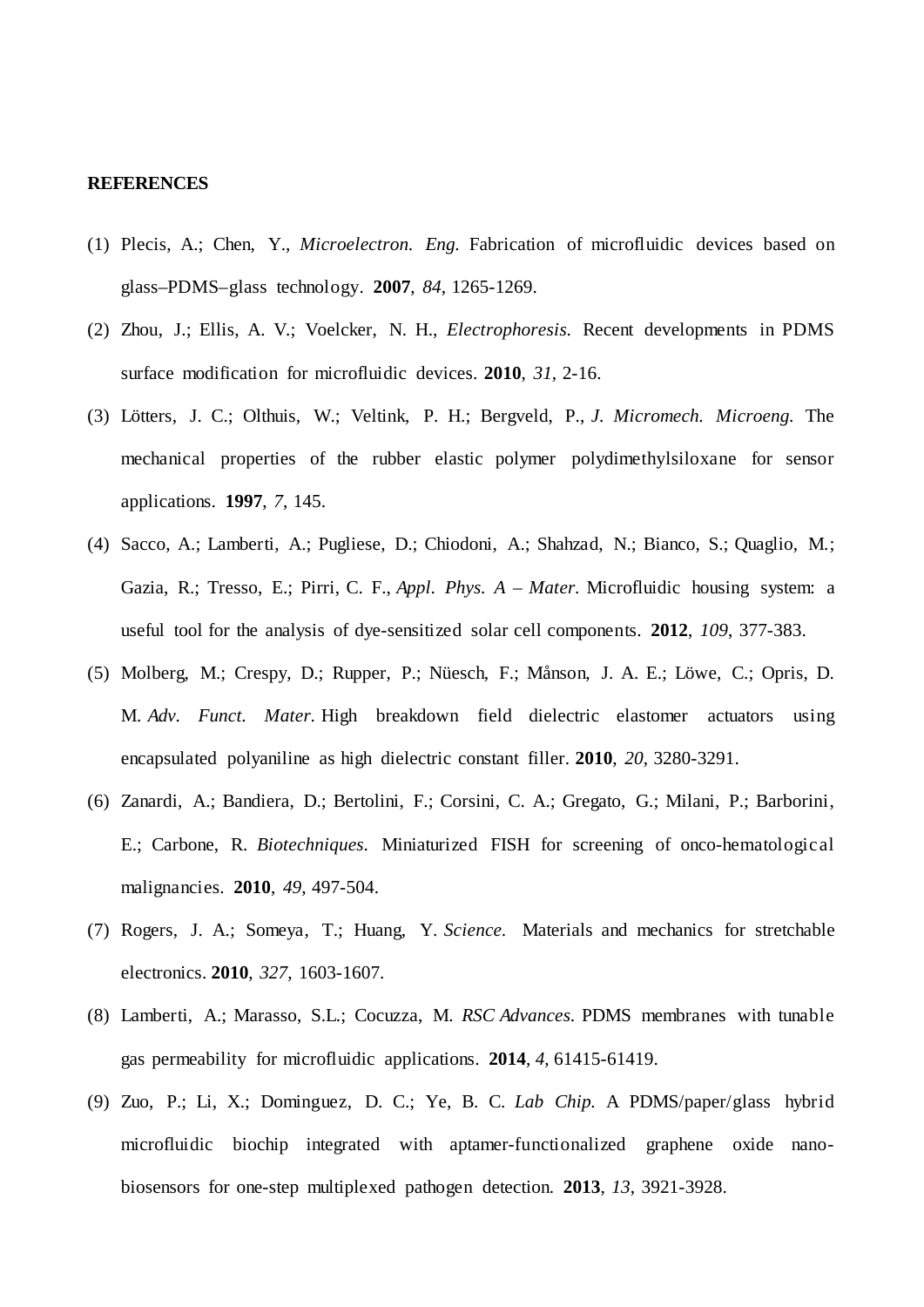- (10)Descrovi, E.; Frascella, F.; Ballarini, M.; Moi, V.; Lamberti, A.; Michelotti, F.; Giorgis, F.; Pirri, C. F. *Appl. Phys. Lett.* Surface label-free sensing by means of a fluorescent multilayered photonic structure. **2012**, *101*, 131105.
- (11)Lee, H. K.; Chung, J.; Chang, S. I.; Yoon, E. *J. Micromech. Microeng.* Real-time measurement of the three-axis contact force distribution using a flexible capacitive polymer tactile sensor. **2011**, *21*, 035010.
- (12)Stassi, S.; Canavese, G.; Cosiansi, F.; Gazia, R.; Fallauto, C.; Corbellini, S.; Pirola, M.; Cocuzza, M. *Smart Mater. Struct.* Smart piezoresistive tunnelling composite for flexible robotic sensing skin. **2013**, *22*, 125039.
- (13)Bhagat, A. A. S.; Jothimuthu, P.; Papautsky, I. *Lab Chip.* Photodefinable polydimethylsiloxane (PDMS) for rapid lab-on-a-chip prototyping. **2007**, *7*, 1192-1197.
- (14)Lamberti, A.; Angelini, A.; Ricciardi, S.; Frascella, F. *Lab Chip.* A flow-through holed PDMS membrane as a reusable microarray spotter for biomedical assays. **2015**, *15*, 67-71.
- (15)Fan, F. R.; Lin, L.; Zhu, G.; Wu, W.; Zhang, R.; Wang, Z. L. *Nano Lett.* Transparent triboelectric nanogenerators and self-powered pressure sensors based on micropatterned plastic films. **2012**, *12*, 3109-3114.
- (16)Bella, F.; Lamberti, A.; Sacco, A.; Bianco, S.; Chiodoni, A.; Bongiovanni, R. *J. Membrane Sci.* Novel electrode and electrolyte membranes: Towards flexible dye-sensitized solar cell combining vertically aligned  $TiO<sub>2</sub>$  nanotube array and light-cured polymer network. **2014**, *470*, 125-131.
- (17)Maleki, T.; Chitnis, G.; Ziaie, B. *J. Micromech. Microeng.* A batch-fabricated lasermicromachined PDMS actuator with stamped carbon grease electrodes. **2011**, *21*, 027002.
- (18)Lamberti, A.; Di Donato, M.; Chiappone, A.; Giorgis, F.; Canavese, G. *Smart Mater. Struct.* Tunable electromechanical actuation in silicone dielectric film. **2014**, *23*, 105001.
- (19)Carrillo, F.; Gupta, S.; Balooch, M.; Marshall, S. J.; Marshall, G. W.; Pruitt, L.; Puttlitz, C. M. *J. Mater. Res.* Nanoindentation of polydimethylsiloxane elastomers: Effect of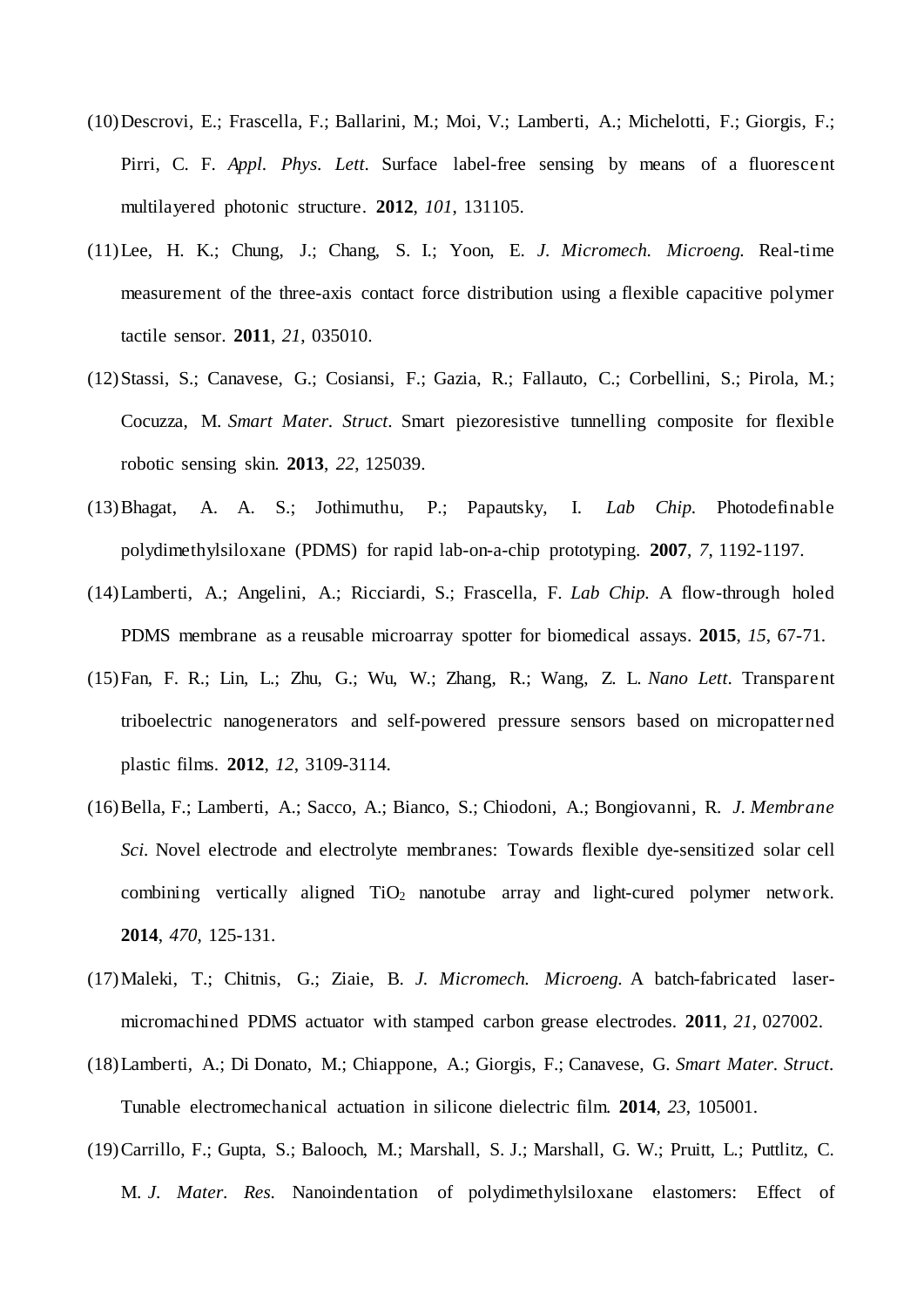crosslinking, work of adhesion, and fluid environment on elastic modulus. **2005**, *20*, 2820- 2830.

- (20)Lamberti, A.; Quaglio, M.; Sacco, A.; Cocuzza, M.; Pirri, C. F. *Appl. Surf. Sci.* Surface energy tailoring of glass by contact printed PDMS. **2012**, *258*, 9427-9431.
- (21)Kommireddy, D. S.; Patel, A. A.; Shutava, T. G.; Mills, D. K.; Lvov, Y. M. *J. Nanosci. Nanotechnol.* Layer-by-layer assembly of TiO2 nanoparticles for stable hydrophilic biocompatible coatings. **2005**, *5*, 1081-1087.
- (22) Lamberti, A.; Microfluidic photocatalytic device exploiting PDMS/TiO<sub>2</sub> nanocomposite, Appl. Surf. Sci. **2015,** in press, http://dx.doi.org/10.1016/j.apsusc.2015.01.239.
- (23)Kim, K. S.; Zhao, Y.; Jang, H.; Lee, S. Y.; Kim, J. M.; Kim, K. S.; Ahn, J-H.; Kim, P.; Choi, J-Y.; Hong, B. H. *Nature.* Large-scale pattern growth of graphene films for stretchable transparent electrodes. **2009**, *457*, 706-710.
- (24)Fang, C.; Shao, L.; Zhao, Y.; Wang, J.; Wu, H. *Adv. Mater.* A gold nanocrystal/poly (dimethylsiloxane) composite for plasmonic heating on microfluidic chips. **2012**, *24*, 94-98.
- (25)Huang, F.; Baumberg, J. J. *Nano Lett.* Actively tuned plasmons on elastomerically driven Au nanoparticle dimers. **2010**, *10*, 1787-1792.
- (26)Hossain, M. K.; Willmott, G. R.; Etchegoin, P. G.; Blaikie, R. J.; Tallon, J. L. *Nanoscale.*  Tunable SERS using gold nanoaggregates on an elastomeric substrate. **2013**, *5*, 8945-8950.
- (27)Lamberti, A.; Virga, A.; Angelini, A.; Ricci, A.; Descrovi, E.; Cocuzza, M.; Giorgis, F. *RSC Advances.* Metal–elastomer nanostructures for tunable SERS and easy microfluidic integration. **2015**, *5*, 4404-4410.
- (28)Mertens, H.; Verhoeven, J.; Polman, A.; Tichelaar, F. D. *Appl. Phys. Lett.* Infrared surface plasmons in two-dimensional silver nanoparticle arrays in silicon. **2004**, *85*, 1317-1319.
- (29)Virga, A.; Gazia, R.; Pallavidino, L.; Mandracci, P.; Descrovi, E.; Chiodoni, A.; Geobaldo, F.; Giorgis, F. *Phys. Status Solidi C.* Metal‐dielectric nanostructures for amplified Raman and fluorescence spectroscopy. **2010**, *7*, 1196-1199.